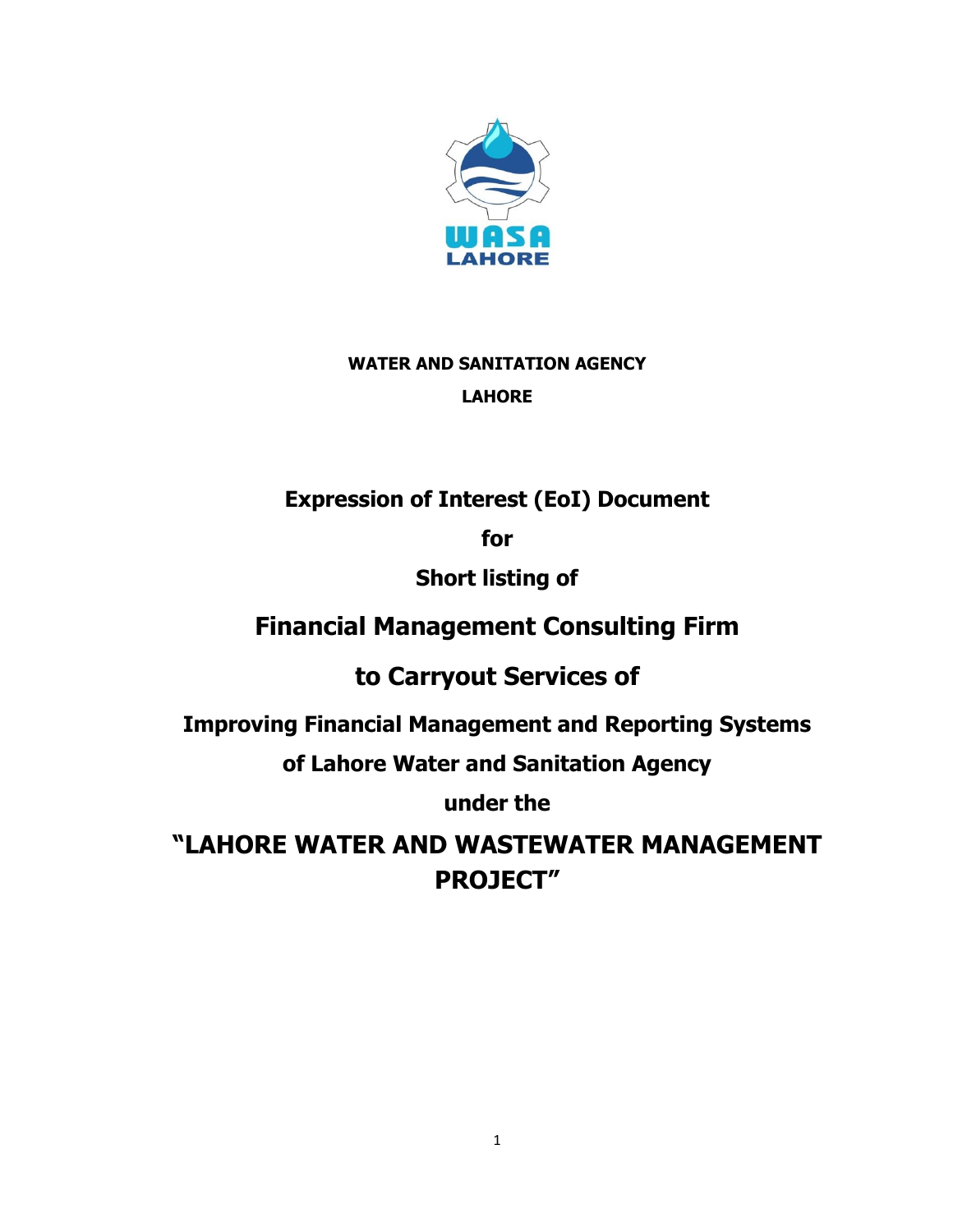## **Abbreviations**

| AIIB         | Asian Infrastructure Investment Bank    |
|--------------|-----------------------------------------|
| <b>FBS</b>   | <b>Fixed Budget Based Selection</b>     |
| <b>CV</b>    | <b>Curriculum Vitae</b>                 |
| DP           | Development Partner                     |
| EА           | <b>Executive Agency</b>                 |
| EOI          | <b>Expression of Interest</b>           |
| <b>FMIS</b>  | Financial Management Information System |
| GoPb         | Government of the Punjab                |
| <b>LWASA</b> | Lahore Water and Sanitation Agency      |
| <b>PAN</b>   | Permanent Account Number                |
| TOR          | <b>Terms of References</b>              |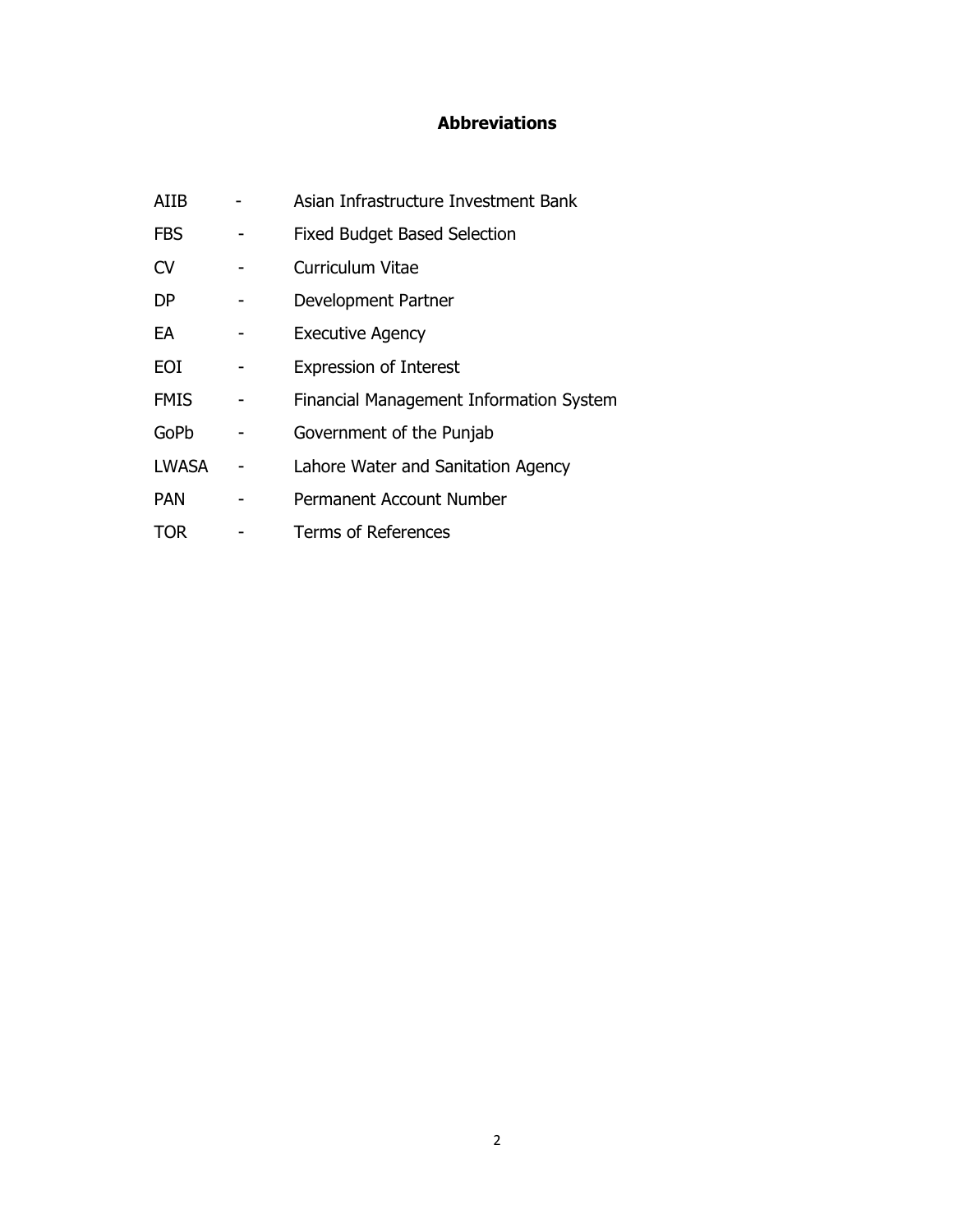## **Contents**

<span id="page-2-0"></span>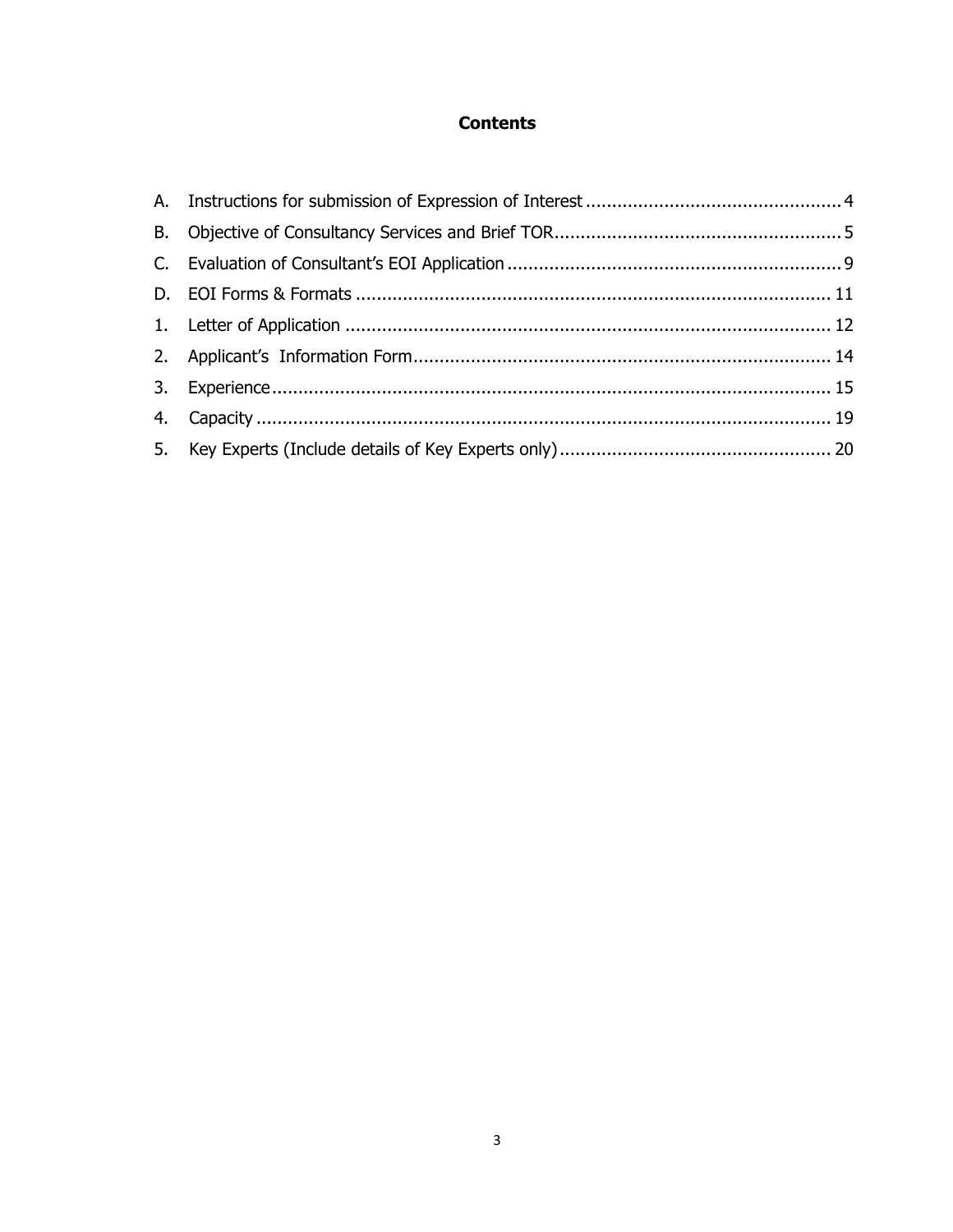#### **A. Instructions for submission of Expression of Interest**

- 1. Expression of Interest may be submitted by a sole firm or a joint venture of consulting firms of maximum three partners.
- 2. Interested consultants must provide information indicating that they are qualified to perform the services (descriptions, organization and employee and of the firm or company, description of assignments of similar nature completed in the last 7 years and their location, experience in similar conditions, general qualifications and the key personnel to be involved in the proposed assignment).
- 3. This expression of interest is open to all eligible **consulting firms.**
- 4. The assignment has been scheduled for a period of **three (03) months.** Expected date of commencement of the assignment is 4 th **July 2019.**
- 5. A Consultant will be selected in accordance with the Fixed Budget Based Selection (FBS) method of "Interim Operational Directive on Procurement Instructions for Recipients (June2, 2016)".
- 6. Expression of Interest should contain following information:
- (i) A covering letter addressed to the Deputy Managing Director (Engg.), WASA Lahore on the official letter head of company duly signed by authorized signatory.
- (ii) Applicants shall provide the following information in the respective formats given in the EOI document:
	- EOI Form: Letter of Application (Form 1)
	- EOI Form: Applicant's Information (Form 2)
	- EOI Form: Work Experience Details (Form 3(A), 3(B) & 3(C))
	- EOI Form: Capacity Details (Form 4)
	- EOI Form: Key Experts List (form 5).
- 7. Applicants may submit additional information with their application but short listing will be based on the evaluation of information requested in the EOI document.

The Expression of Interest (EOI) document must be duly completed and submitted in sealed envelope and should be clearly marked as "EOI Application for Short-listing for Financial Management Consulting Firm for the Preparation of Proposed Lahore Water and Wastewater Management Project"**.** The Envelope should also clearly indicate the **name and address of the Applicant**.

The completed EOI document must be submitted on or before the date i.e. **3rd June 2019** not later than 12:00 PM and address mentioned in the **"Request for Expression of Interest".** In case the submission falls on public holiday the submission can be made on the next working day. Any EOI Document received after the closing time for submission of proposals shall not be considered for evaluation.

8. Eligibility as specified in EOI notice and instructions.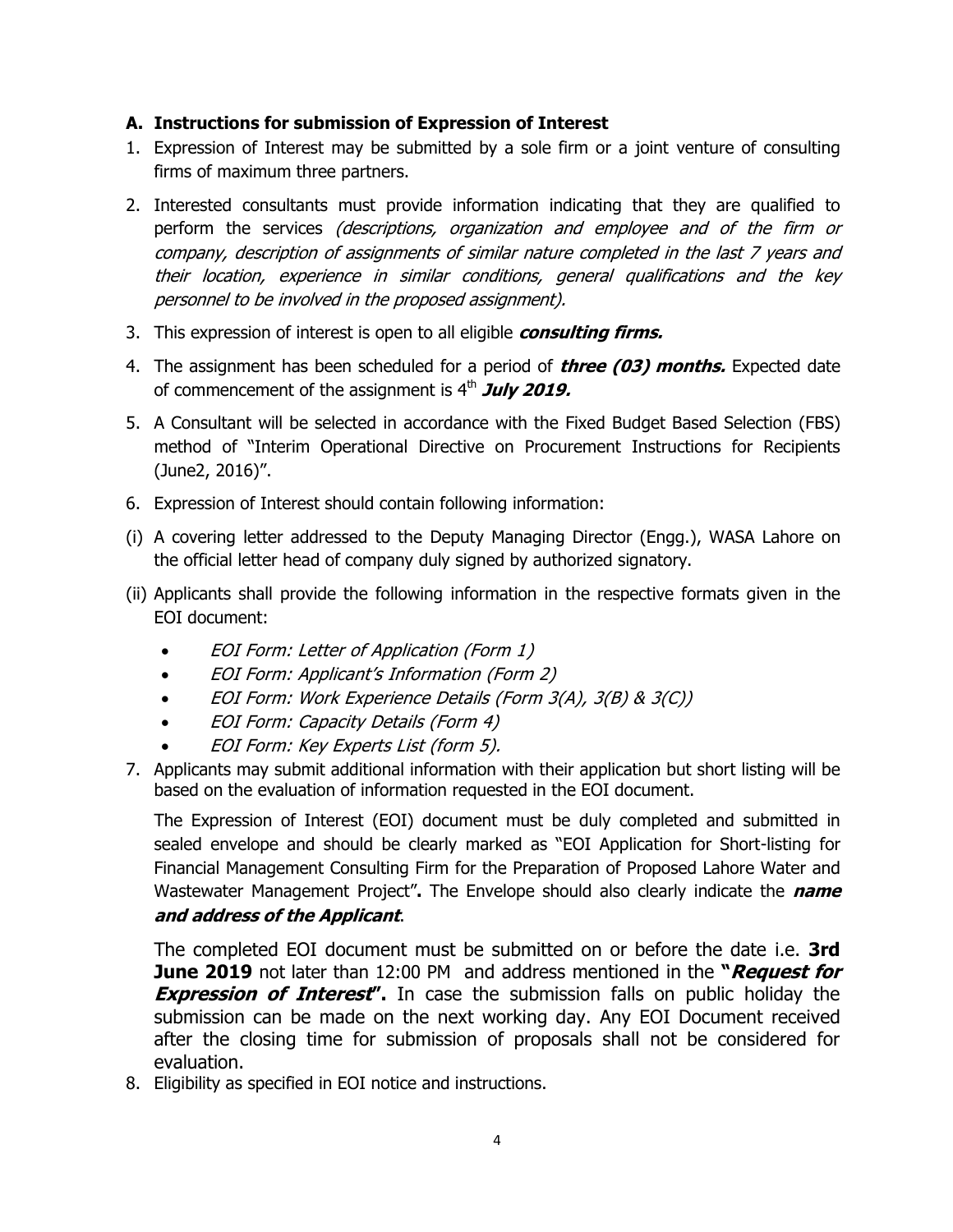#### <span id="page-4-0"></span>**B. Objective of Consultancy Services and Brief TOR B.1 INTRODUCTION**

Lahore depends entirely on groundwater to meet the water demand of its 11.1 million population. Water is abstracted through 576 tube-wells installed in the City and then, pumped into the distribution system. Currently, the groundwater abstraction by Lahore WASA is 540 million gallons per day (MGD), or equivalent to 2.45 million cubic meters per day. In addition to this, a significant quantity of water is also abstracted by Private Housing Societies, Cantonment Boards, Railway Colonies and areas under the jurisdiction of Local Government. Consequently, the groundwater table continues to deplete rapidly. The current decline rate is observed to be more than one meter per annum. With the ongoing declining of groundwater level, several existing tubewells are becoming inoperational and the City has started to face severe water shortages. Thus, the groundwater source alone does not seem to be a dependable/reliable source in future.

To augment existing groundwater supplies with the surface water resource, the GoPb seeks AIIB financing for (i) constructing infrastructure to divert water from a nearby irrigation channel, the Banbawala Ravi Bedian Depalpur (BRBD) Canal, and (ii) construction of a new state-of-the art surface water treatment plant (SWTP) with a capacity of 245,000 m3/day or 53.8 MGD, and supplying it to the most affected areas of the city. To address the water shortage and quality issues in a comprehensive way, the GoPb also needs financing for reducing the non-revenue water (NRW) from the existing 45 percent to less than 20 percent by (a) plugging all the water leakages through replacing the old pipes, which are not only causing water losses but also allowing ingress of wastewaters through these leakages and causing waterborne diseases; (b) controlling over consumption of water due to about 90 percent unmetered connections, through metering 100 percent of connection; (c) avoiding water theft, through bulk meters installations, and ensuring 100 percent billing and at least 90 percent collection.

Presently, all the domestic and industrial wastewater from Lahore city is being discharged without any treatment directly in the River Ravi, which is located along west side of the City, and thus heavily polluting the river. It is estimated that River Ravi receives nearly 540 MGD wastewater from Lahore WASA and other municipal service providers and industrial estates, which has converted the river into a sewage drain. On the other hand, River Ravi plays a major role in replenishing Lahore's groundwater. Due to mass contamination of the river, polluted water may seep down making the groundwater unfit for drinking purpose, and affecting soil fertility.

The GoPb seeks AIIB financing for construction of two priority WWTPs. These WWTPs will extract pollutants, remove toxicants, neutralize coarse particles, and kill pathogens to improve the quality of wastewater to reach the permissible level before discharging it into River Ravi. Treatment of wastewater thus aims at reduction of BOD, COD, eutrophication etc. of receiving water bodies and prevention of bio-magnification of toxic substances in food chain. The estimated total capacity of the three WWTPs will be 2.4 million cubic meters/day. The GoPb has also requested AIIB financing to support the rehabilitation of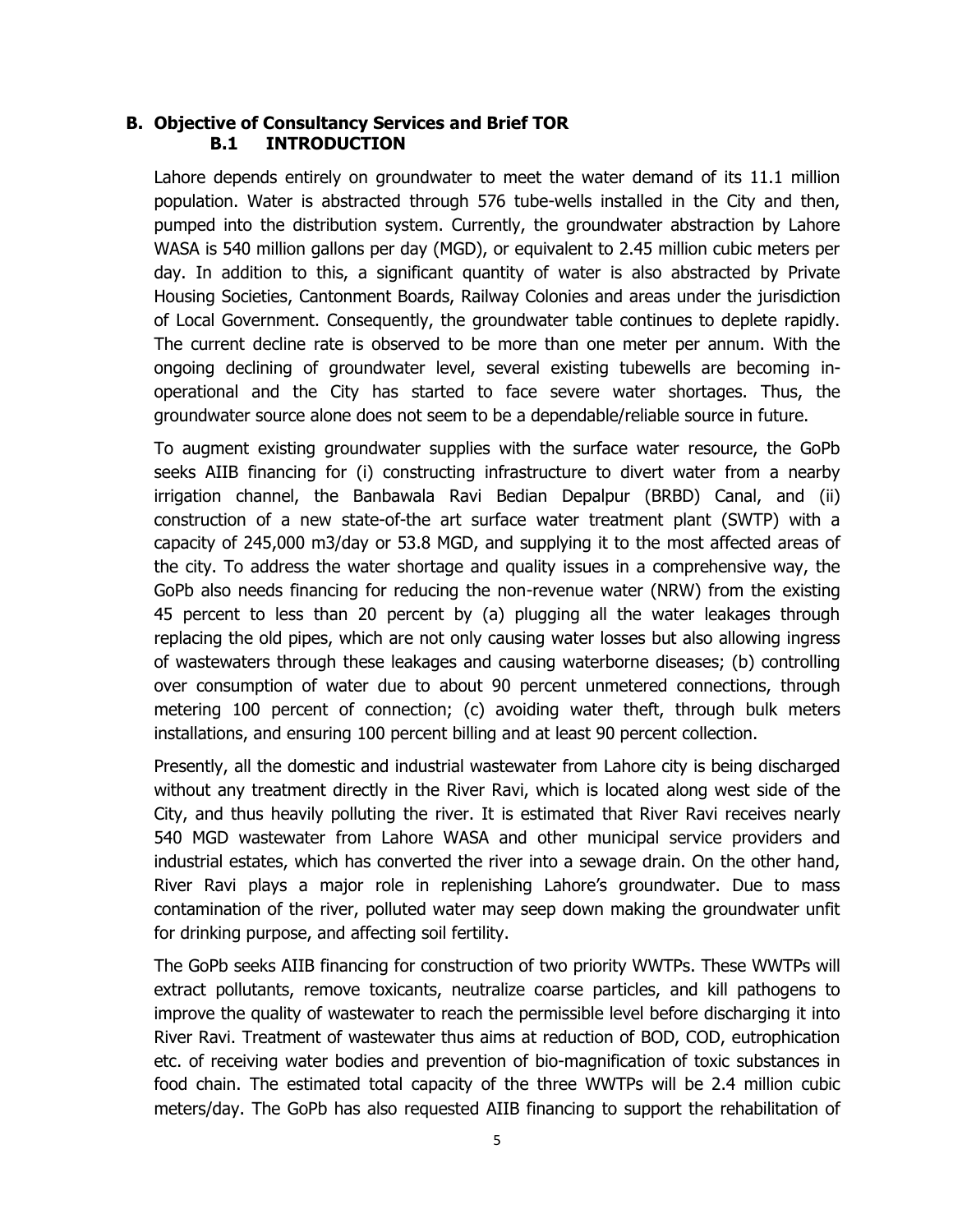the main trunk sewers, and replacement of inefficient sewage disposal and lift stations to ensure smooth conveyance of wastewater to WWTPs.

## **B.2 PROJECT DESCRIPTION**

The Project will comprise the following three components: (i) investment in safe water supply infrastructure, including construction of a Surface Water Treatment Plant (SWTP) with the capacity of 245,000 cubic-meters/day, rehabilitation/replacement of leaking pipes and pumping machinery, and installation of bulk and consumer water meters (ii) investment in safe sanitation infrastructure, including construction of three Waste Water Treatment Plants (WWTPs) with the total capacity of about 2.4 million cubic-meters/day, and rehabilitation/replacement of inefficient sewage pumping stations and sewer lines, and construction of main trunk sewers to the WWTPs; and (iii) technical support for institutional performance improvement and construction supervision.

The Project aims to contribute to the realization of an integrated water and wastewater management in Lahore. Construction of infrastructure for surface water diversion and SWTP together with reduction of Non-Revenue Water (NRW) and installation of water meters, will considerably address the issues relating to the existing water shortages. Similarly, the construction of three WWTPs will minimize pollution in River Ravi and consequently protect the groundwater contamination and also serious environmental issues to the water users located at the downstream from Lahore. The city is already divided into several zones. Lahore WASA has identified the zones which are facing critical water supply & sanitation (WSS) issues relating to both water quality and quantity and has accordingly chalked out a plan to prioritize such zones based on the above need assessment and fix all the technical and institutional issues. This is considered to be the only way in precisely measuring zone-by-zone the achievement of the intended performance indicators relating to increase in water supply, improvement of water quality, reduction in NRW, and improvements in billing and collection.

 The Irrigation department Punjab shall provide 54 MGD (0.24 million cubic meters/day) of canal water to the SWTP to be installed at up-stream of Ravi Syphon which shall serve the four proposed areas of Lahore namely Fatehgarh, Mustafabad, Shadipura Pura and Baghbanpura.

## **B.3 OBJECTIVES OF THE PROPOSED PROJECT**

The main objectives of the proposed AIIB-assisted project are to:(i) ensure sustainable supply of safe water; (ii) reduce deteriorating environmental impacts due to untreated sewage disposal; and (iii) strengthen institutional capacity of LWASA to deliver improved services to the people of Metropolitan City of Lahore, and become financially a strong entity.

### **B.4 OBJECTIVES OF CONSULTANCY SERVICES**

The Consulting firm will carry out Financial Management Assessment of LWASA to develop an efficient and flexible Financial Information Management and Reporting System that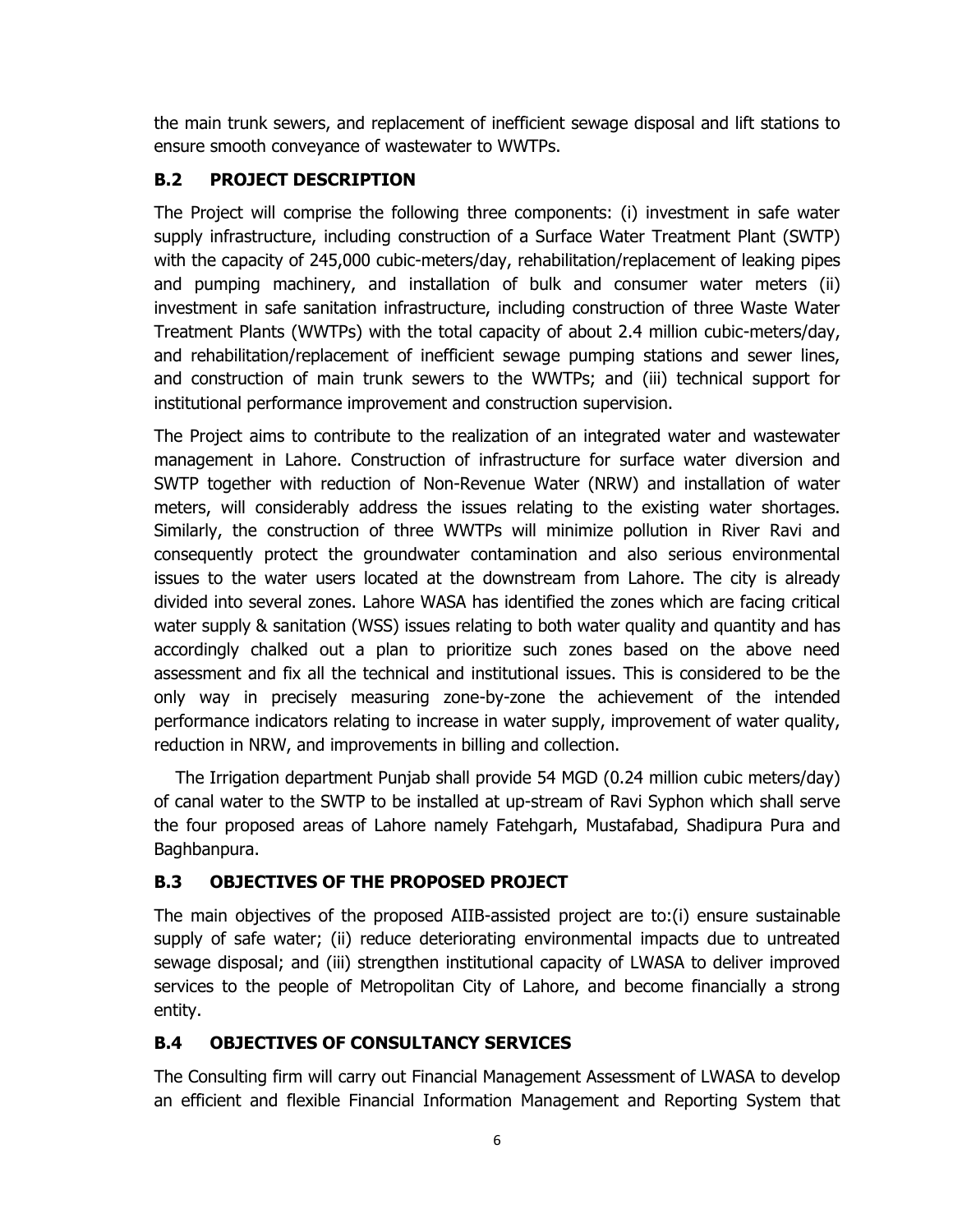helps increase the working efficiency of its staff for improved financial management. As a first step, the consultant will assess the current Financial Management capacity of LWASA, their strengths and weaknesses vis-à-vis best practices and systems that exist in other organizations in Pakistan and review and assess the current status of automation in LWASA. Once the assessment is completed, the consultant will work out the needs of LWASA in light of international best practices in water utility organizations for Financial Management Information System (FMIS) establishment for financial accounting and reporting of LWASA. The main objectives and tasks are:

- Review and update the available Financial Management Assessment and Information Reports, FM Manuals, Gap Analysis Report, Functional Requirement Specification Report, other relevant material and mechanisms in practice to deal with these matters, in order to (a) assess the existing situation of LWASA in areas of Financial Management, Payroll, Billing, Complaint Tracking, Pension, and Asset Management; and (b) fully automate the functions mentioned above.
- Prepare technical specifications of the recommended software and hardware for meeting the financial management information and reporting needs of the LWASA.

### **B.5 SCOPE OF WORK**

The detailed scope of work for the Consultant to be engaged will be as below:

- i. Review and update the existing financial management assessment report, GAP analysis report, Financial Manuals, Functional requirement specification report available with WASA along with review of mechanisms in practice. Main focus should be on funds flow, staffing, accounting policies and procedures, internal controls, financial reporting and monitoring, and internal and external audit. The updated report should explain (i) LWASA capacity to monitor, manage, and support the overall project; (ii) proposed ways and means to strengthen the capacity of LWASA; and (iii) the FM framework and system for the ensuing project, to be adopted by LWASA and the PMU and (iv) recommend measures for ensuring timely access of funds, its expenditure, accounting, reporting and auditing.
- ii. Review consumer survey and current billing system and suggest revenue improvement strategies. This should lead to develop an integrated Decision Support System for the improved Consumer Billing, Complaint Tracking, Financial Management Information System. Human Resource Management.
- iii. Review pension plan policies of WASA, Lahore and suggest improvements including;
	- a. Digitization of all pension related data along with scanning of personal files, implementation of pension payment system and formation of comprehensive database for planning.
	- b. Assess pension plan liabilities using actuarial principles and market value of pension plan assets using revaluation methods.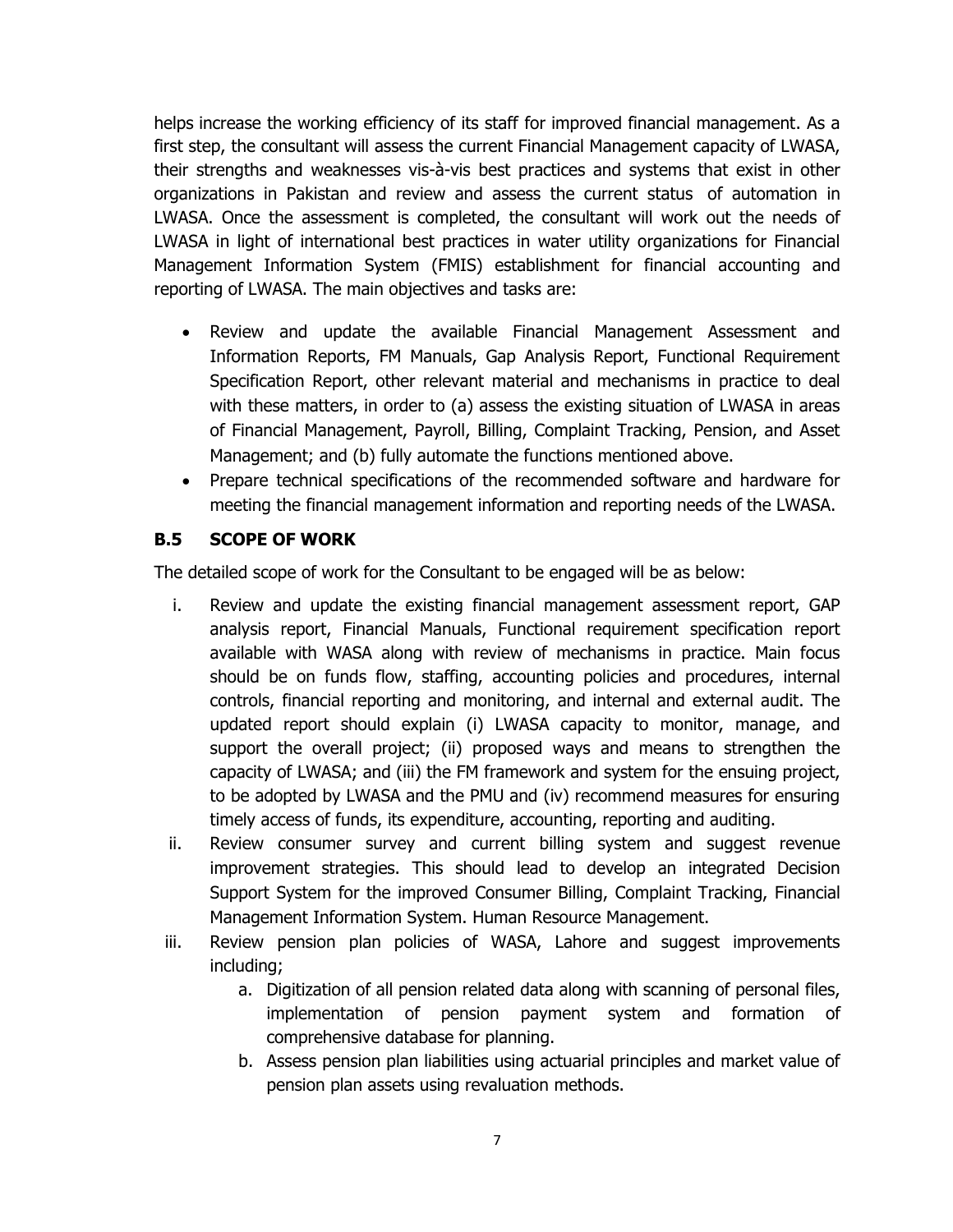- c. Formation of pension plan governance / pension fund along with its manual. [Pension management system developed by the Urban Unit of Punjab Government could be reviewed and customized for HR payroll and personal information. HR management decision support should also be elaborated for monitoring of staff performance]
- iv. Make necessary amendments as per requirements of LWASA in the existing/aforementioned reports/ documents for their implementation under the ensuing project. This includes development of Financial Management Information System (FMIS) in the light of amended Functional Requirement Specification Report. In this connection, the consultant is required to (a) undertake Focus Group Discussions with each Directorate staff, to understand the level of automation in each department; (b) carry out a system walk through to understand the work flow of each directorate; (c) carry out a detailed analysis of Consumer Billing Software and analyze the needs to develop a fully functional online billing system along with a complaint tracking system; (d) present the findings of the assessment to LWASA Management in a consultative workshop.
- v. Develop Payroll and Monitoring system having complete track record of employees.
- vi. Workout the needs of LWASA for fully automating the functions mentioned above.
- vii. Provide specified setup of hardware for implementation under the ensuing project.

#### **B.7 DURATION OF CONSULTANCY**

The consultant will be employed for a period of three months.

#### **B.8 DELIVERABLES**

The consultant will be responsible for the following deliverables (5 hard copies and one soft copy, wherever required):

| Sr.<br>No. | <b>Deliverables</b>                                                         | <b>Cumulative</b><br><b>Timeline</b><br>(weeks) |
|------------|-----------------------------------------------------------------------------|-------------------------------------------------|
|            | Amended Assessment (AS-IS) Report, GAP Analysis, Financial Manuals and      |                                                 |
| 1.         | Functional Requirement Specification Report.                                | 2                                               |
|            | (5 copies for each Manual)                                                  |                                                 |
|            | Review Report on Pension Plan, consumer survey, current billing system and  |                                                 |
| 2.         | suggest revenue improvement strategies.                                     | 4                                               |
|            | (5 copies for each Manual)                                                  |                                                 |
|            | Development of Payroll and Monitoring system Plan.                          |                                                 |
| 3.         | (5 copies for each Manual)                                                  |                                                 |
|            | Prepare technical specifications of the recommended software and hardware   |                                                 |
| 4.         | for meeting the financial management information and reporting needs of the | 12                                              |
|            | <b>LWASA</b>                                                                |                                                 |
|            | (5 copies for each Manual)                                                  |                                                 |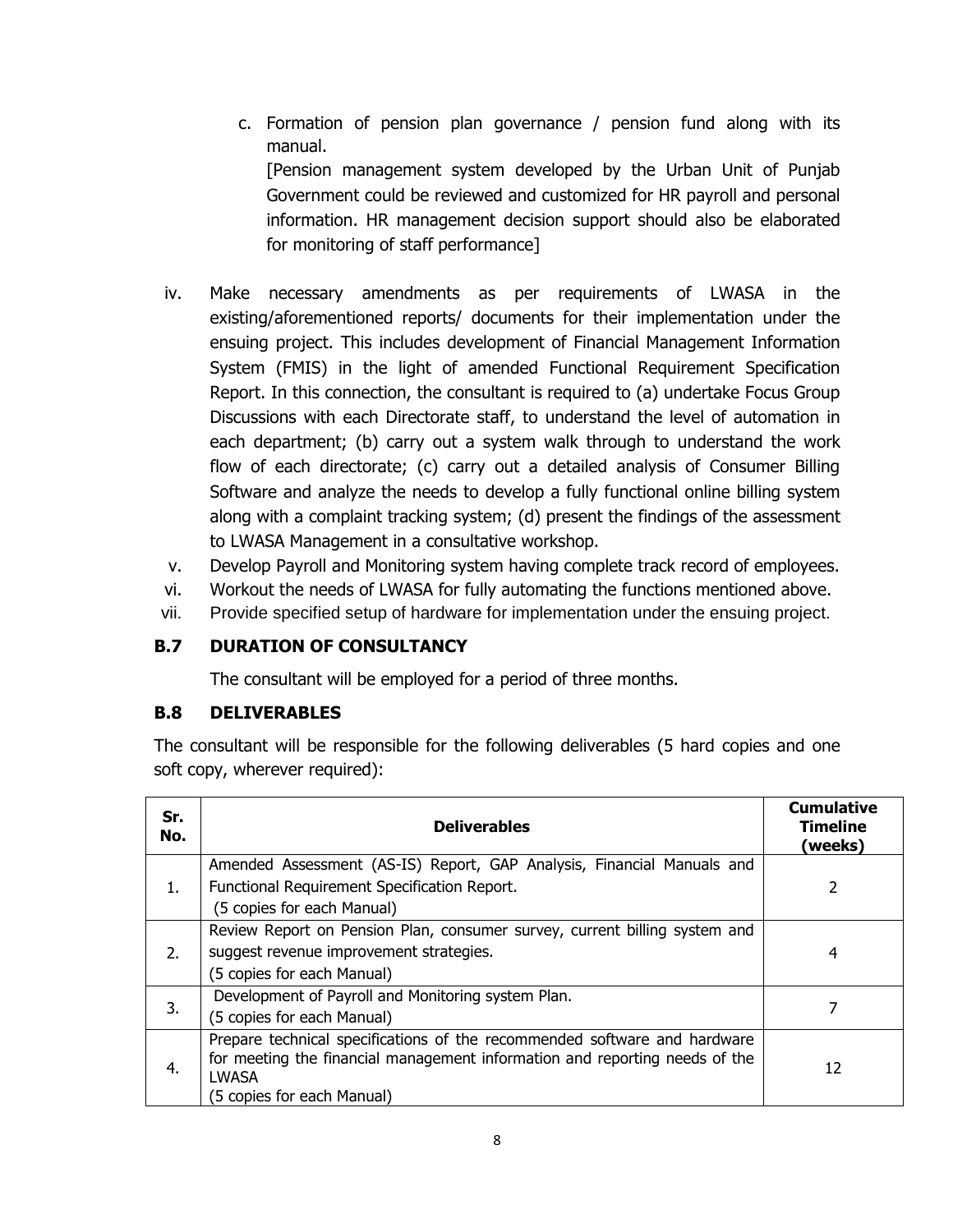#### **B.9 HUMAN RESOURCES/CONSULTANT'S QUALIFICATION**

The company or firm must be registered with either of the Securities & Exchange Commission of Pakistan (SECP)/ The Institute of Chartered Accountants of Pakistan (ICAP) / The Institute of Cost & Management Accountants (ICMA). The company or firm may associate itself with another company to form a consortium or joint venture.

The company/firm must have carried out at least two similar consultancy/advisory assignments.

| <b>Position</b>                                                        | <b>Relevant</b><br><b>Experience</b><br>(Years) | <b>Man-Months</b> | <b>Qualification</b>                                                                                                                                                                 |
|------------------------------------------------------------------------|-------------------------------------------------|-------------------|--------------------------------------------------------------------------------------------------------------------------------------------------------------------------------------|
| Team leader                                                            | 12                                              | <b>Full Time</b>  | Chartered Accountant or Cost &<br>Management Accountant<br>from<br>recognized Institute or equivalent<br>having relevant experience.                                                 |
| Programmer<br>(software)<br>development &<br>implementation<br>expert) | 8                                               | Intermittent      | BSc. / B.C.S. in software Engineering<br>/ Sciences or relevant degree from<br>recognized University having relevant<br>experience.                                                  |
| Networking Expert                                                      | 8                                               | Intermittent      | CCNA/ MCSE or B.Sc. / B.C.S. in<br>Software Engineering / Sciences or<br>relevant degree/certification<br>from<br>recognized University/<br>institute<br>having relevant experience. |

### **B.10 CORE TEAM OF EXPERTS**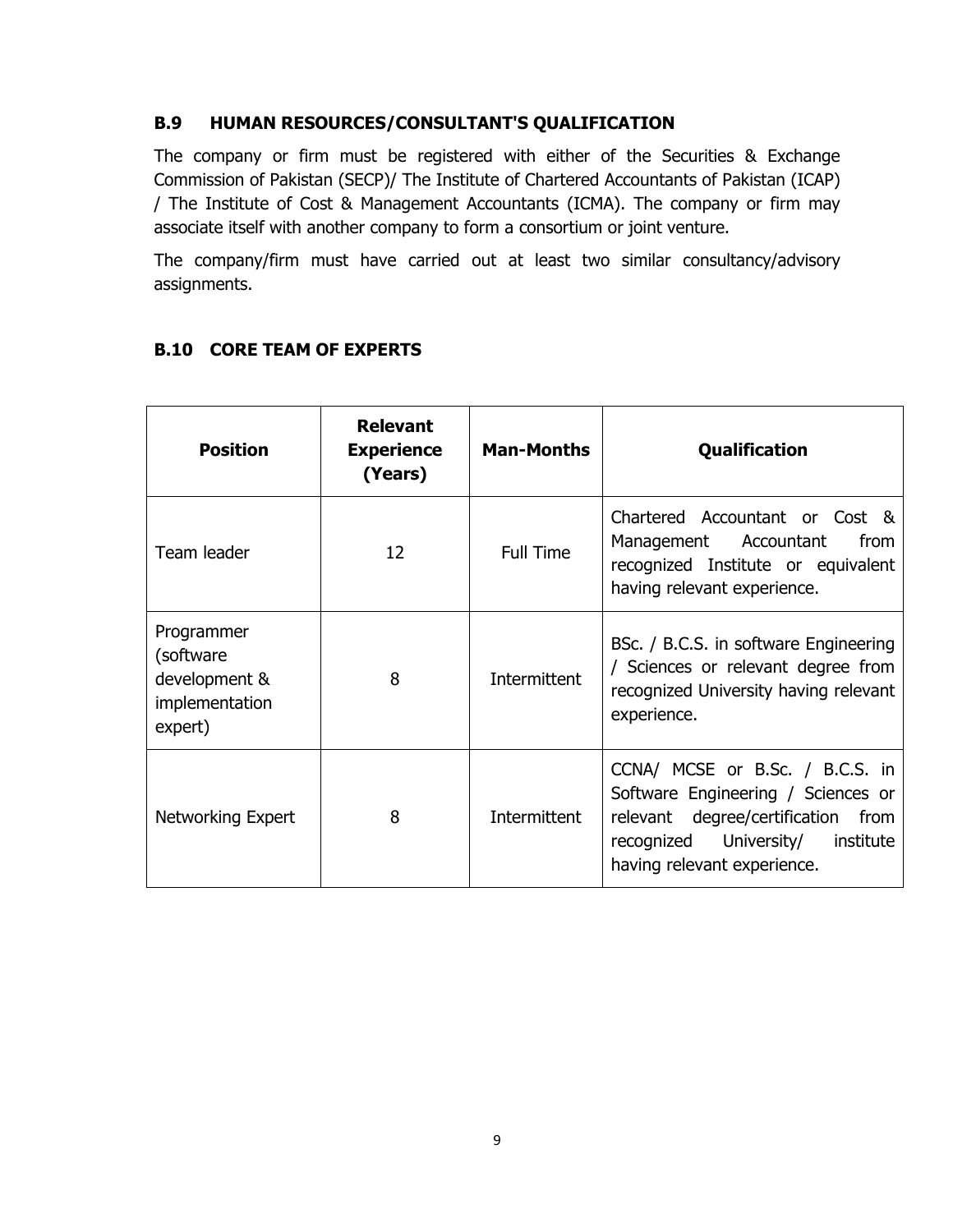## <span id="page-9-0"></span>**Please attach brief CV with signature in blue ink.**

Attach list of proposed personnel with qualification.

### **B. 11 GOVERNMENT INDEMNITY**

The consultant shall be responsible for any damage to life or property that may arise out of their works and they shall take all necessary insurance provision to indemnify any claims for compensation that may arise through their negligence.

#### **i. AGREEMENT**

The Consultant will be required to enter into an agreement with LWASA. The terms and condition of the agreement shall be given with Request for Proposal, if the firm is shortlisted, and finalized at the time of contract agreement.

#### **ii. TAXATION**

The Consultant shall be fully responsible for all the applicable taxes and duties, and all such taxes and duties shall be deducted by the Client at the time of payment.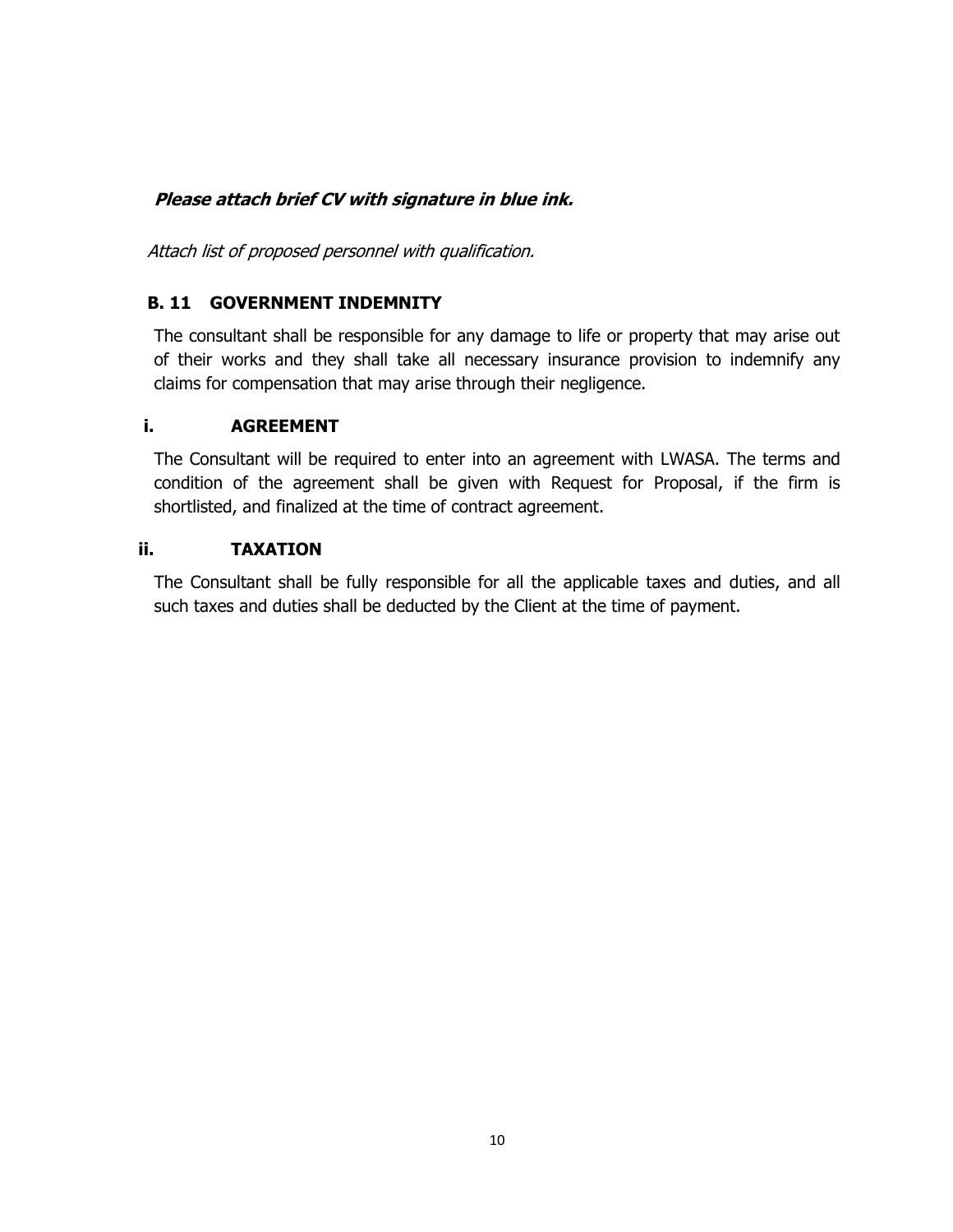## **C. Evaluation of Consultant's EOI Application**

Consultant's EOI application which meets the eligibility criteria will be ranked on the basis of the Ranking Criteria. Firms having minimum score of 70% will be shortlisted.

| i) Eligibility & Completeness Test                                                        | <b>Compliance</b> |
|-------------------------------------------------------------------------------------------|-------------------|
| Copy of Registration of the company/firm                                                  |                   |
| Minimum years of standing: 5 years (single or lead firm of Joint<br>Venture (JV) be must) |                   |
| JV agreement in case of Firms in JV                                                       |                   |
| EOI Form 1: Letter of Application                                                         |                   |
| EOI Form 2: Applicant's Information Form                                                  |                   |
| EOI Form 3: Experience $(3(A)$ and $3(B))$                                                |                   |
| EOI Form 4: Capacity                                                                      |                   |
| EOI Form 5: Qualification of Key Experts                                                  |                   |

Note 1 : Consulting Firms can form a Joint Venture (JV). The EOI of Short List must clearly mention the name of the leading firm with financial liabilities.

Note 2 : Maximum no of JV Firms : Three

Note 3 : Consultant shall submit only one set of document .

Note 4 : The same firm shall not be allowed to submit EOI individually and in JV. Every JV shall be unique. ("Example 1 : EOI for Firm A and Firm A JV Firm B" – Not allowed ) ("Example 2 : EOI for Firm A JV with Firm B and Firm B JV Firm C"- Not allowed) Note 5 : Consulting Firms shall submit the EOI document with tape binding. Spiral bindings and lose sheets with hard cover shall not be entertained. Note 6 :During the submission of proposal the consultant must submit the copy of Tax

Clearance certificate of FY 2017-18

| <b>ii) EOI Evaluation Criteria</b>                 | <b>Minimum Requirement</b> | <b>Score</b> (Out of 100) |                  |
|----------------------------------------------------|----------------------------|---------------------------|------------------|
| A. Qualification                                   |                            |                           |                  |
| <b>Qualification of Key Experts</b>                | As per brief ToR           | 15                        | <i><b>30</b></i> |
| <b>Experience of Key Experts</b><br>$(in \, year)$ | As per brief ToR           | 15                        |                  |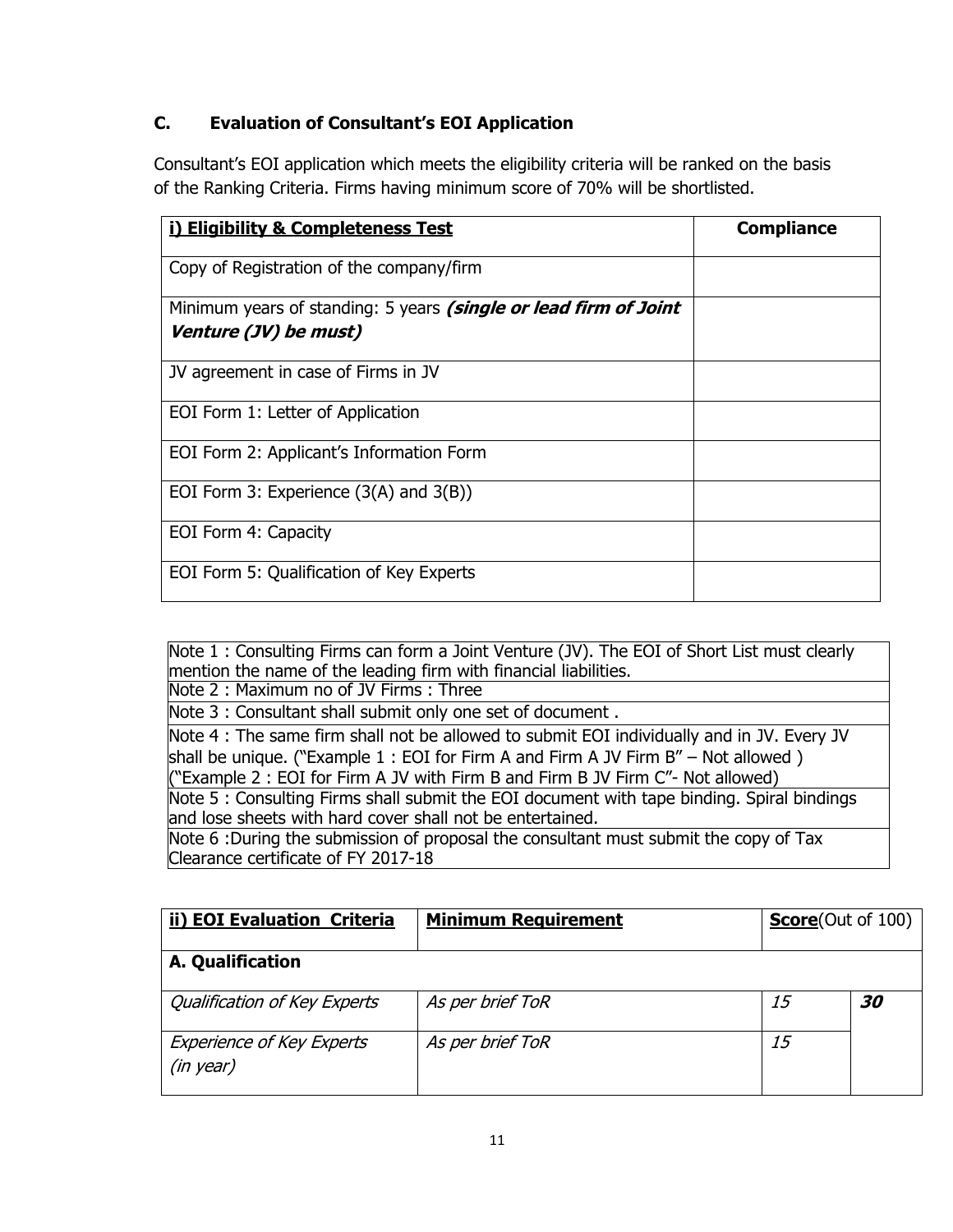| <b>B.</b> Experience                                                               |                                                                                                                                                                                                                                            |    |    |  |  |
|------------------------------------------------------------------------------------|--------------------------------------------------------------------------------------------------------------------------------------------------------------------------------------------------------------------------------------------|----|----|--|--|
| General<br>of l<br>experience<br>consulting firm                                   | Experience in Preparation of similar<br>consultancy service in scope, size and<br>complexity successfully completed within<br>last 7 years.                                                                                                | 15 | 55 |  |  |
| Specific<br>experience<br>of I<br>consulting firm within last 7<br>years.          | Experience in carrying out at least 2<br>consultancy/advisory assignments related<br>to development of standard operating<br>procedures/policy<br>manuals/capacity<br>building/review of different processes,<br>systems & procedures etc. | 40 |    |  |  |
| C. Capacity                                                                        |                                                                                                                                                                                                                                            |    |    |  |  |
| <b>Financial Capacity</b>                                                          | Rs. 10 Million                                                                                                                                                                                                                             | 15 | 15 |  |  |
| (Note: Average annual<br>turnover less than Ten million<br>will not be considered) |                                                                                                                                                                                                                                            |    |    |  |  |

Note 7: CV of each professional key expert shall be submitted with signature of professional and authorized representative of the firm/JV. Scanned signature shall cause to rejection of CV for EOI Evaluation.

Note 8: Proposed professional key expert shall not be repeated by the same firm/JV and/or another firm/JV. In case of repetition of professional key personnel, the Client shall ask via email the person for physical presence within three days to declare him/herself the firm/JV to whom he/she shall want to be associated.

Note 9: CV of personnel's shall clearly mentioned his/her e-mail address and mobile number.

Note 10: The firm/JV shall have to submit the relevant registration documents and certificates (ICAP, ICMA, ICAEW) for the professionals in RFP Only.

Note 11: The firm/JV shall also have to submit any certificate as evidence of his/her education (degree) as required above in RFP only.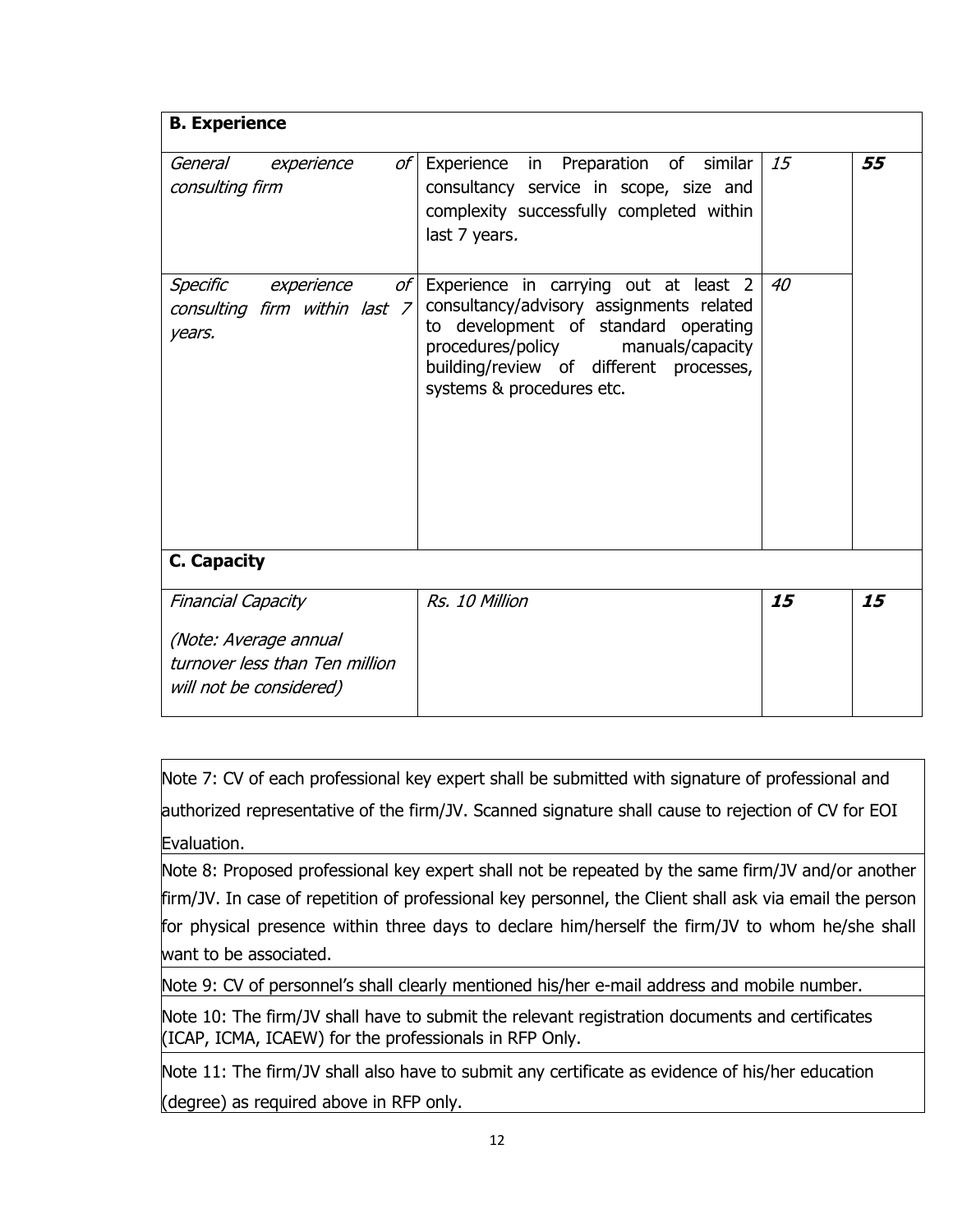## <span id="page-12-0"></span>**EOI Forms & Formats**

- Form 1. Letter of Application
- Form 2. Applicant's information

Form 3.Experience (General, Specific and Geographical)

Form 4. Capacity

Form 5. Qualification of Key Experts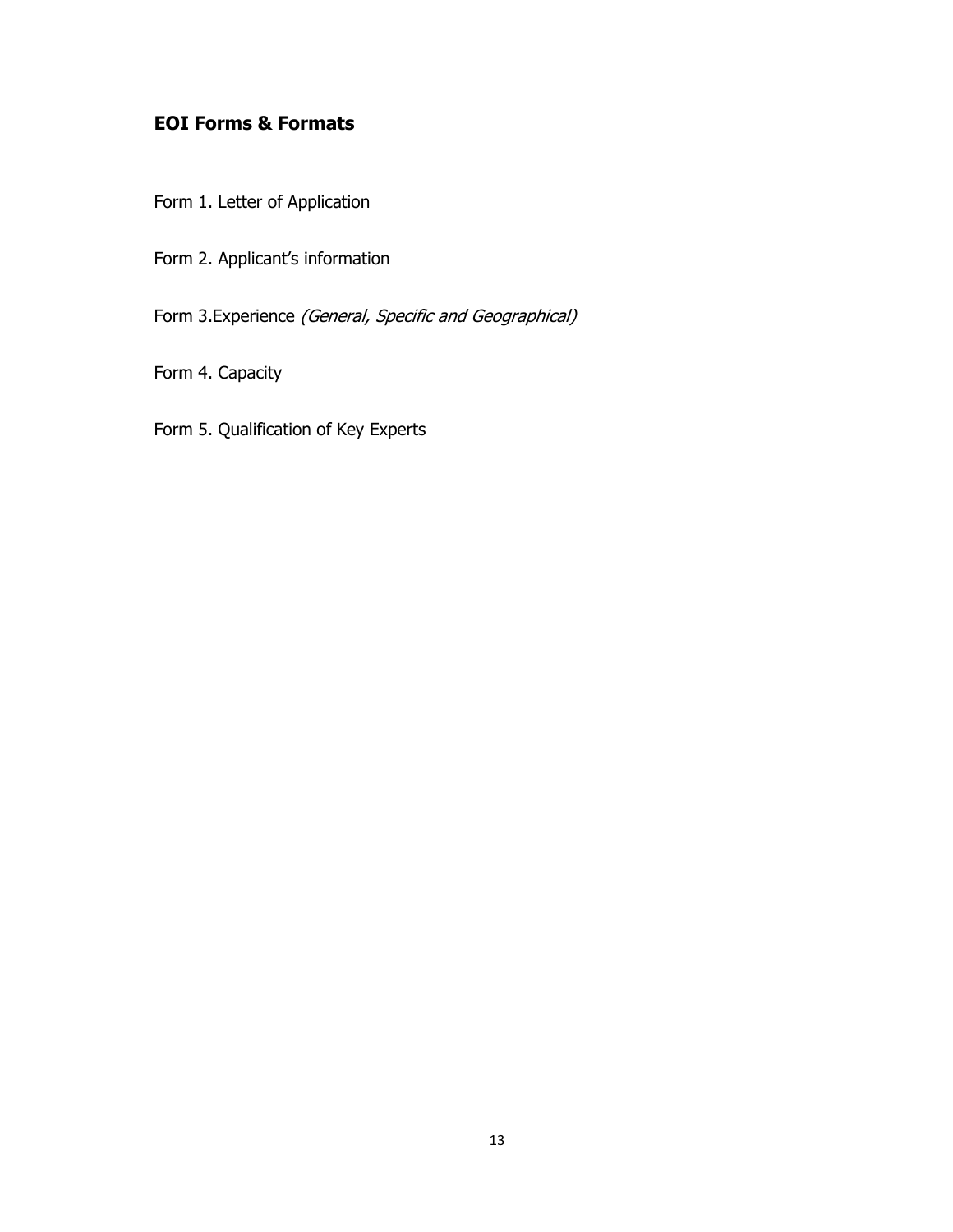## **1. Letter of Application**

<span id="page-13-0"></span>(Letterhead paper of the Applicant or partner responsible for a joint venture, including full postal address, telephone no., fax and email address)

Date: ..............................................................................................................................

To,

| Email Address: The Contract of the Contract of the Contract of the Contract of the Contract of the Contract of the Contract of the Contract of the Contract of the Contract of the Contract of the Contract of the Contract of |  |  |  |
|--------------------------------------------------------------------------------------------------------------------------------------------------------------------------------------------------------------------------------|--|--|--|

Sir/Madam,

Being duly authorized to represent and act on behalf of (hereinafter "the Applicant"), and having reviewed and fully understand all the short-listing information provided, the undersigned hereby apply to be short-listed by WASA Lahore as Consultant for Preparation of Proposed Lahore Water and Wastewater Management Project**.** 

Attached to this letter are photocopies of original documents defining:

- a) the Applicant's legal status;
- b) the principal place of business;
- 1. WASA Lahore and its authorized representatives are hereby authorized to verify the statements, documents, and information submitted in connection with this application. This Letter of Application will also serve as authorization to any individual or authorized representative of any institution referred to in the supporting information, to provide such information deemed necessary and requested by yourselves to verify statements and information provided in this application, or with regard to the resources, experience, and competence of the Applicant.
- 2. WASA Lahore and its authorized representatives are authorized to contact any of the signatories to this letter for any further information. $<sup>1</sup>$ </sup>
- 3. All further communication concerning this Application should be addressed to the following person,

[Person]

l 1 Applications by joint ventures should provide on a separate sheet, relevant information for each party to the Application.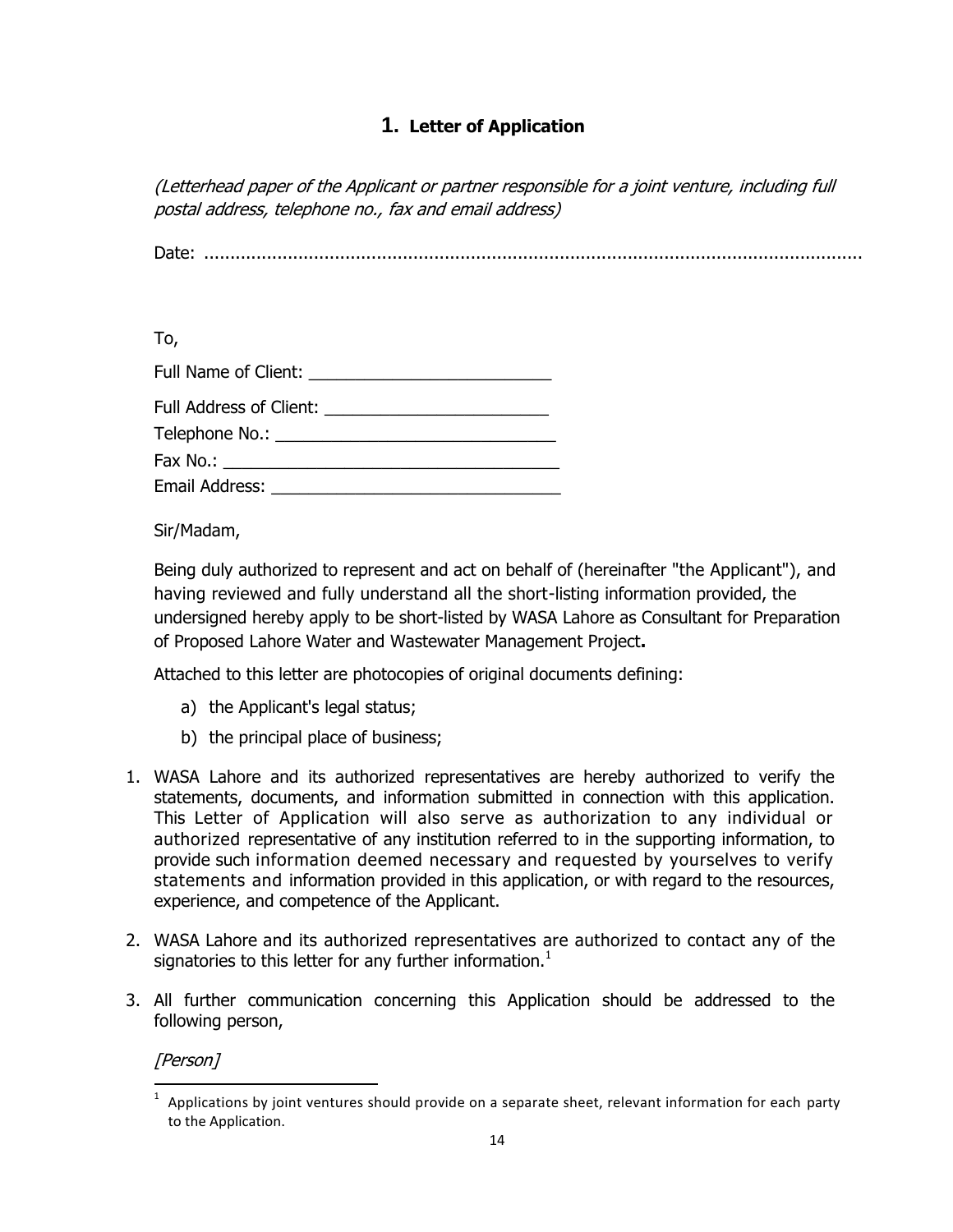[Company]

[Address]

[Phone, Fax, Email]

- 4. We declare that, we have no conflict of interest in the proposed procurement proceedings and we have not been punished for an offense relating to the concerned profession or business and our Company/firm has not been declared ineligible.
- 5. We further confirm that, if any of our experts is engaged to prepare the TOR for any ensuing assignment resulting from our work product under this assignment, our firm, JV member or sub-consultant, and the expert(s) will be disqualified from short-listing and participation in the assignment.
- 6. The undersigned declares that the statements made and the information provided in the duly completed application is complete, true and correct in every detail.

| Signed      | ٠      |  |
|-------------|--------|--|
| <b>Name</b> | ٠<br>٠ |  |

**For and on behalf of (name of Applicant or partner of a joint venture):**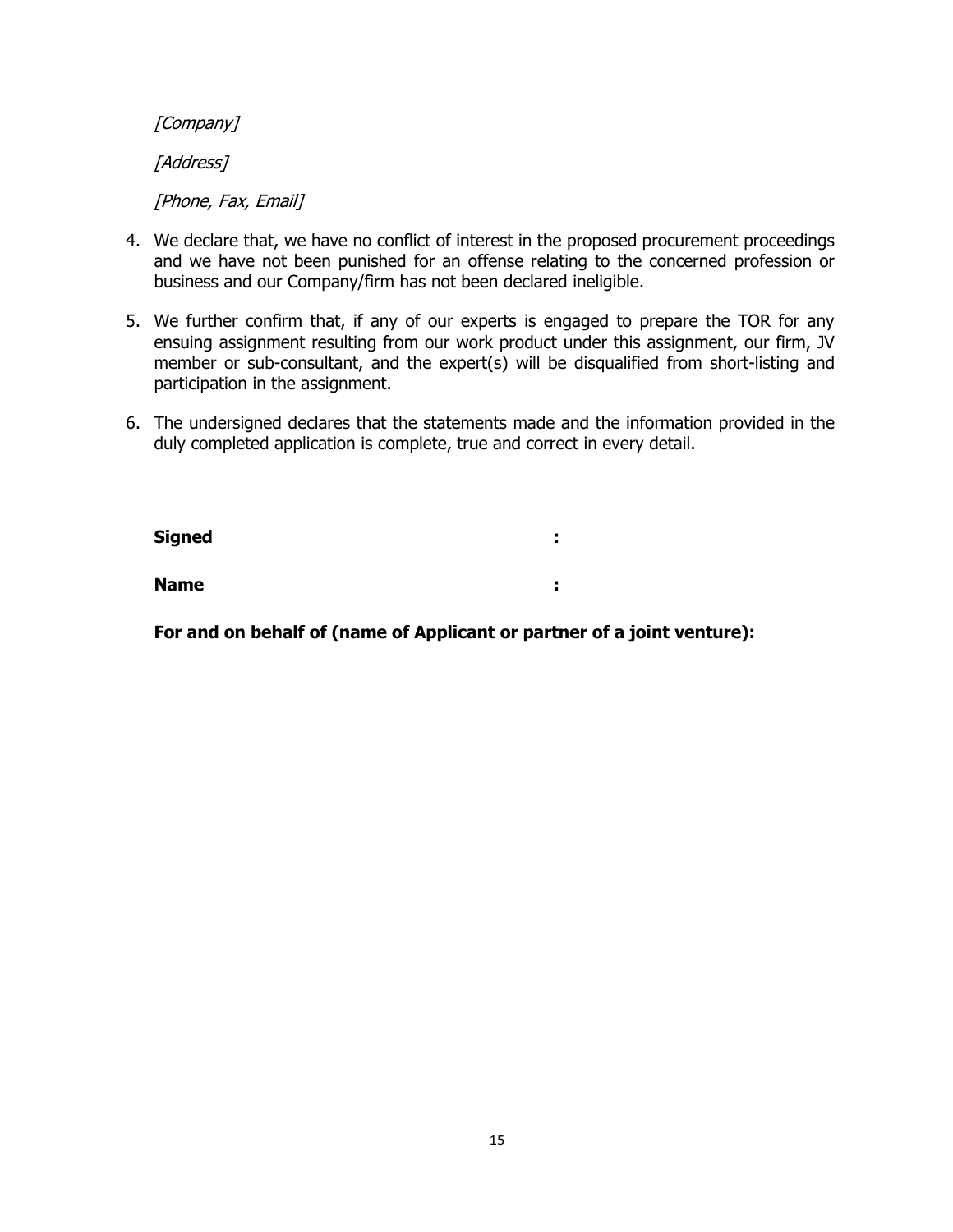#### **2. Applicant's Information Form**

<span id="page-15-0"></span>(In case of joint venture of two or more firms to be filled separately for each constituent member)

Name of Firm/Company:

Type of Constitution (Partnership/ Pvt. Ltd/Public Ltd/ Public Sector/ NGO)

Date of Registration / Commencement of Business (Please specify):

Country of Registration:

5. Registered Office/Place of Business:

Telephone No; Fax No; E-Mail Address

Name of Authorized Contact Person / Designation/ Address/Telephone:

Name of Authorized Local Agent /Address/Telephone:

Consultant's Organization:

Total number of staff:

Number of regular professional staff:

(Provide Company Profile with description of the background and organization of the Consultant and, if applicable, for each joint venture partner for this assignment.)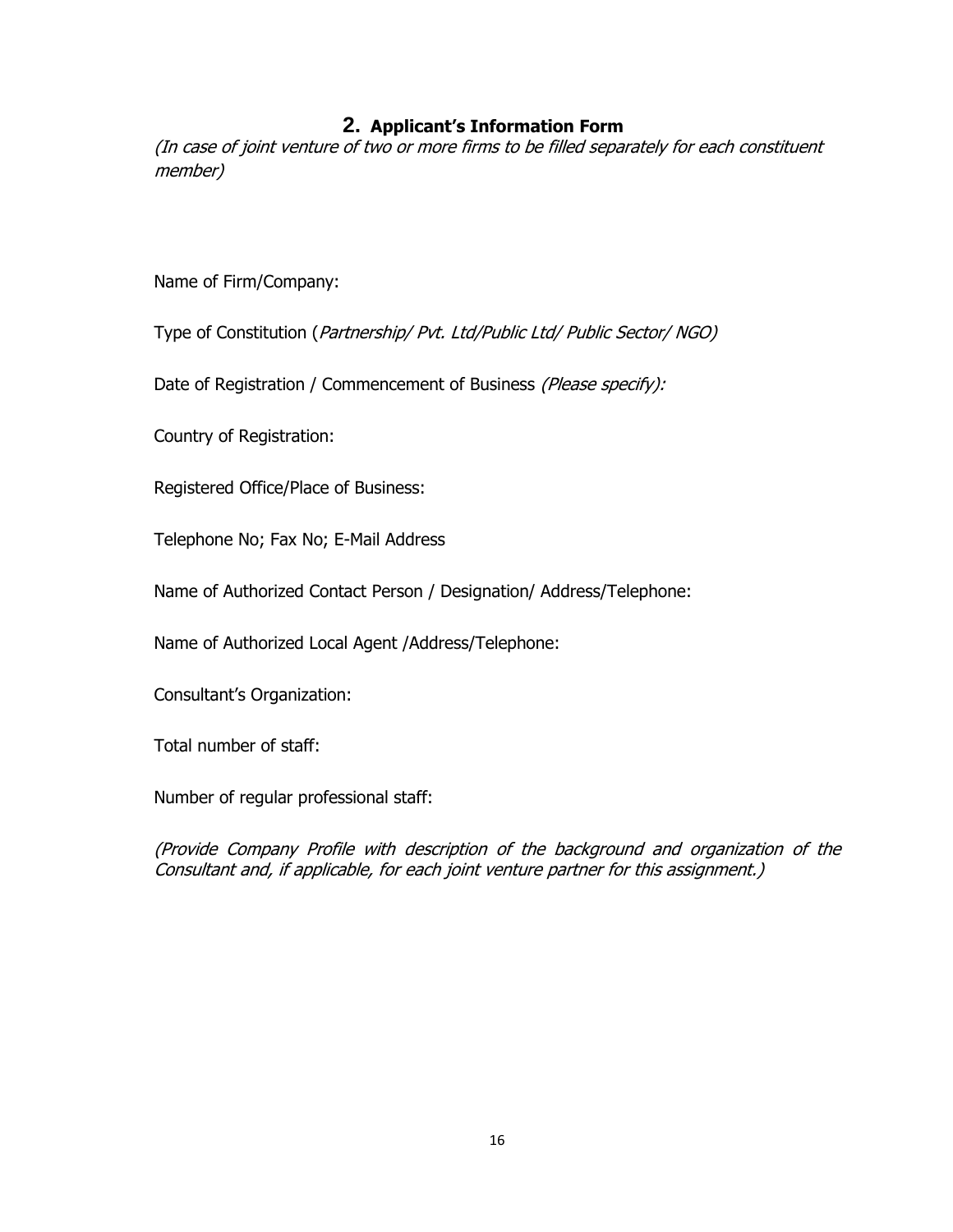## **3. Experience**

## <span id="page-16-0"></span>**3(A). General Work Experience**

(Detail of assignments undertaken by the firm. Each consultant or member of a JV must fill in this form.)

| Sr.<br>No.      | <b>Name of</b><br>assignment | <b>Location</b> | <b>Year</b><br>Value of Tear<br>Contract Completed | <b>Client</b> | <b>Description of work</b><br>carried out |
|-----------------|------------------------------|-----------------|----------------------------------------------------|---------------|-------------------------------------------|
| 1.              |                              |                 |                                                    |               |                                           |
| 2.              |                              |                 |                                                    |               |                                           |
| $\mathcal{Z}$ . |                              |                 |                                                    |               |                                           |
| 4.              |                              |                 |                                                    |               |                                           |
| 5.              |                              |                 |                                                    |               |                                           |
| 6.              |                              |                 |                                                    |               |                                           |
| $Z_{\rm c}$     |                              |                 |                                                    |               |                                           |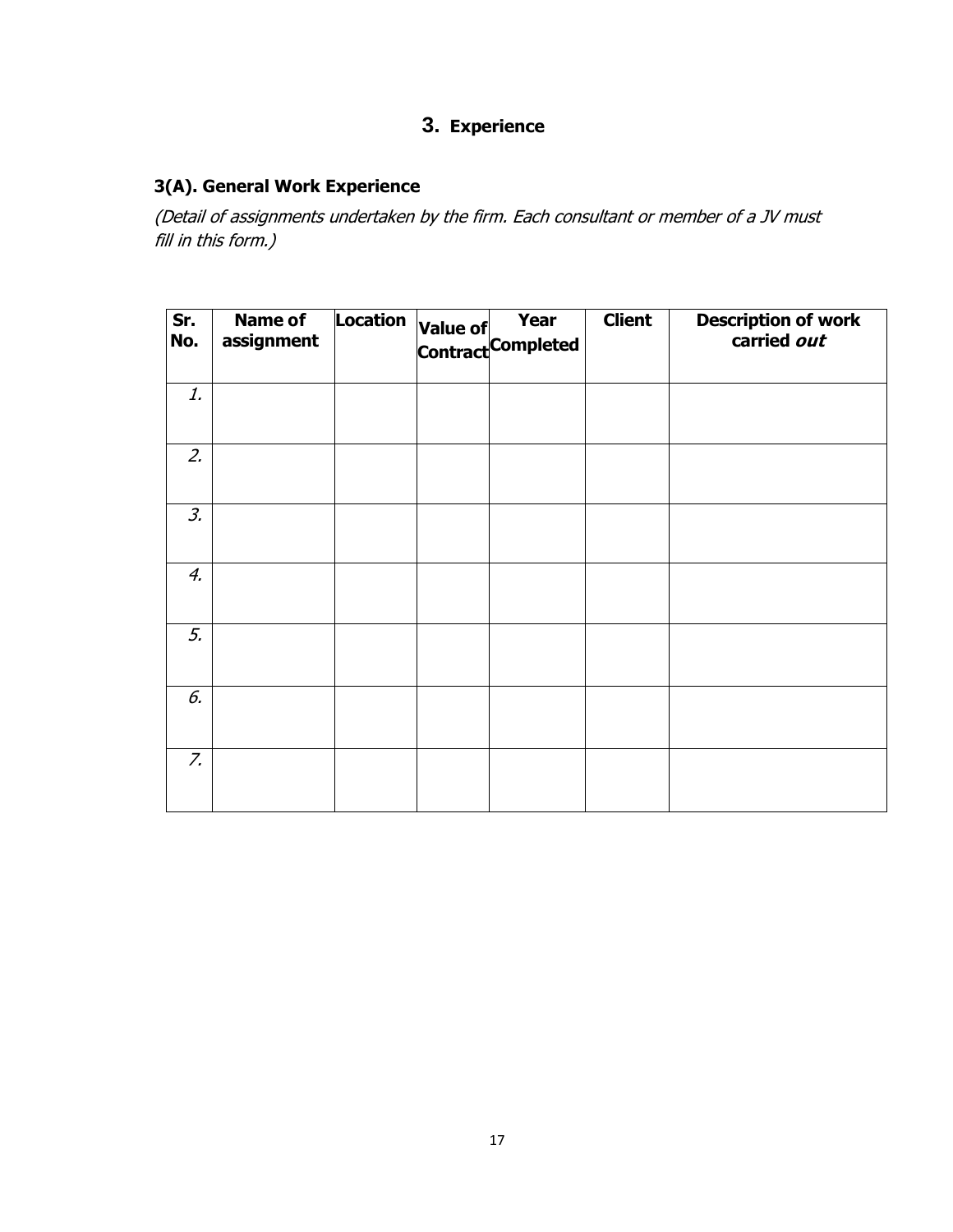## **3(B). Specific Experience**

### **Details of similar assignments undertaken in the previous seven years**

(In case of joint venture firms to be filled separately for each constituent member)

| Assignment name:                                              | Approx. value of the contract (in current PKR; US\$<br>or Euro) <sup>2</sup> :                            |
|---------------------------------------------------------------|-----------------------------------------------------------------------------------------------------------|
| Country:                                                      | Duration of assignment (months):                                                                          |
| Location within country:                                      |                                                                                                           |
| Name of Client:                                               | Total No. of person-months of the assignment:                                                             |
| Address:                                                      | Approx. value of the services provided by your firm<br>under the contract (in current PKR; US\$ or Euro): |
| Start date (month/year):                                      | No. of professional person-months provided by the<br>joint venture partners or the Sub-Consultants:       |
| Completion date (month/year):                                 |                                                                                                           |
| Name of joint venture partner or sub-<br>Consultants, if any: | Narrative description of Project:                                                                         |

 2 Consultant should state value in the currency as mentioned in the contract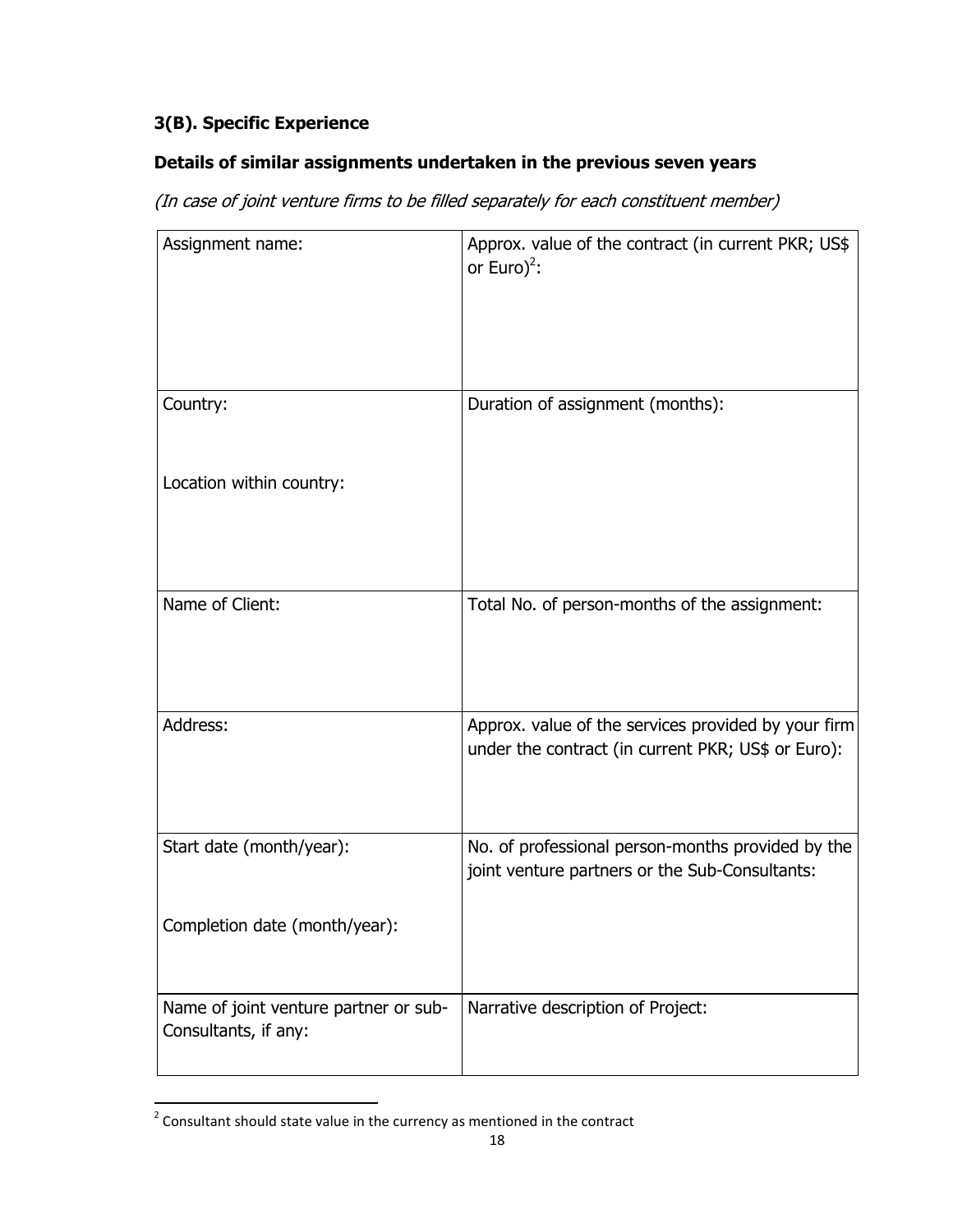| Description of actual services provided in the assignment:                                                   |  |  |
|--------------------------------------------------------------------------------------------------------------|--|--|
| Note: Provide highlight on similar services provided by the consultant as<br>required by the EOI assignment. |  |  |

Firm's Name: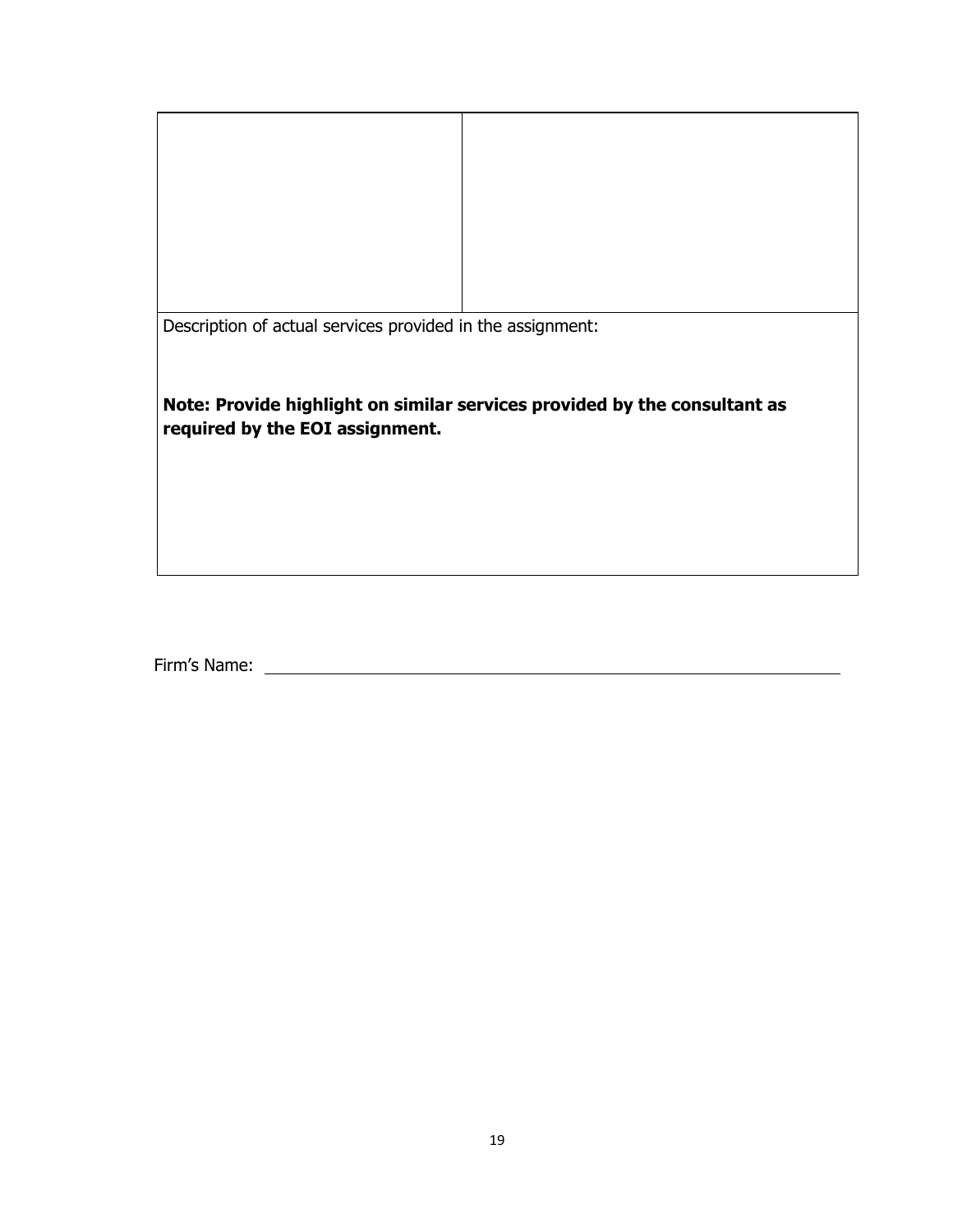## **3(C). Geographic Experience: Not Applicable**

#### **Experience of working in similar geographic region or country**

(In case of joint venture firms to be filled separately for each constituent member)

| <b>No</b> | <b>Name of the Project</b> | Location<br>(Country/<br><b>Region)</b> | <b>Execution Year</b><br>and Duration |
|-----------|----------------------------|-----------------------------------------|---------------------------------------|
|           |                            |                                         |                                       |
|           |                            |                                         |                                       |
|           |                            |                                         |                                       |
|           |                            |                                         |                                       |
|           |                            |                                         |                                       |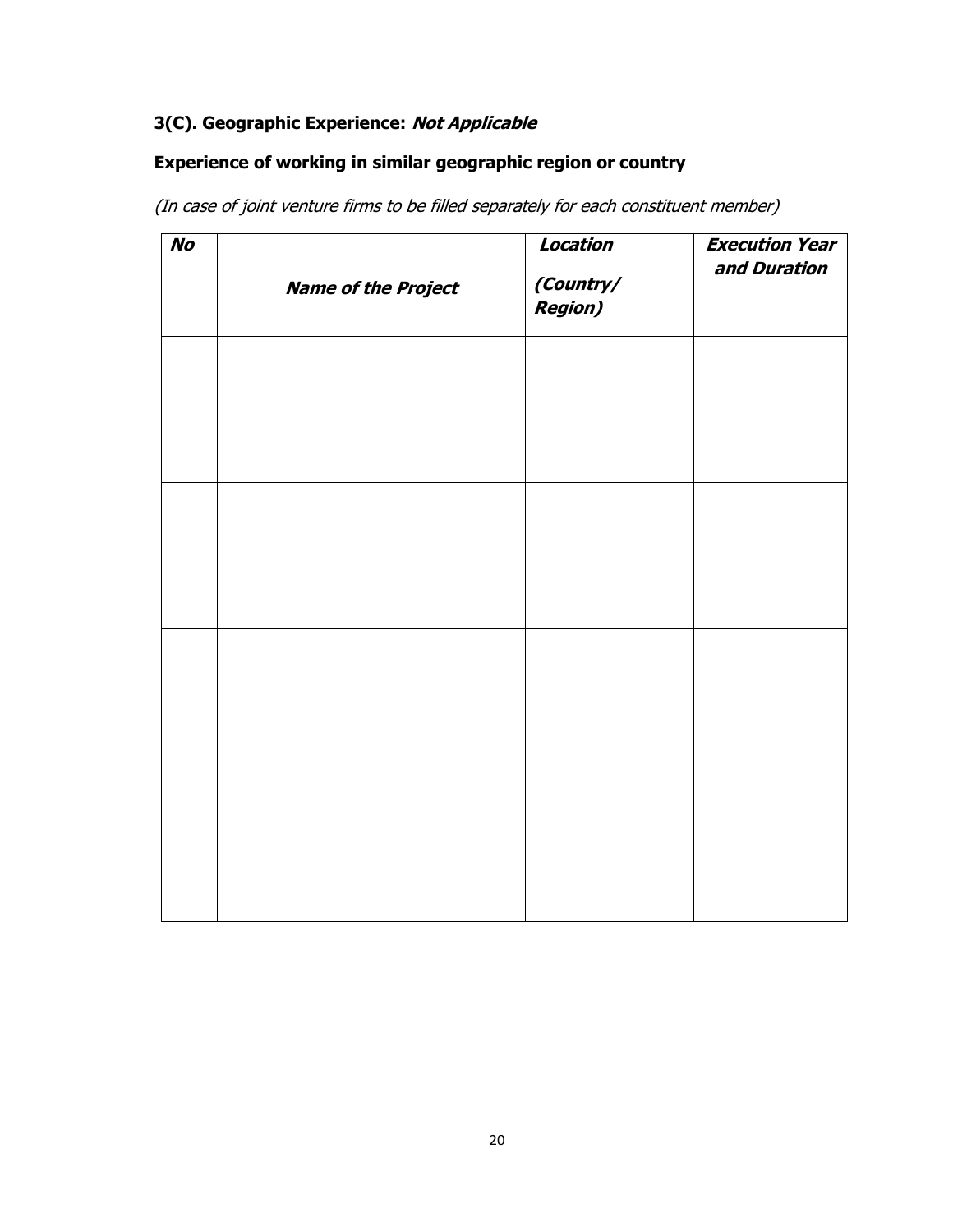## **4. Capacity**

## <span id="page-20-0"></span>**4(A). Financial Capacity**

(In case of joint venture, firms to be filled separately for each constituent member)

| <b>Annual Turnover</b> |                        |  |  |  |  |
|------------------------|------------------------|--|--|--|--|
| Year                   | <b>Amount Currency</b> |  |  |  |  |
| FY 2017-18             |                        |  |  |  |  |
| FY 2016-17             |                        |  |  |  |  |
| FY 2015-16             |                        |  |  |  |  |
| FY 2014-15             |                        |  |  |  |  |
| FY 2013-14             |                        |  |  |  |  |

## - **Average Annual Turnover**

(Attach copy of Audit Report and tax clearance certificate that shows total value of work)